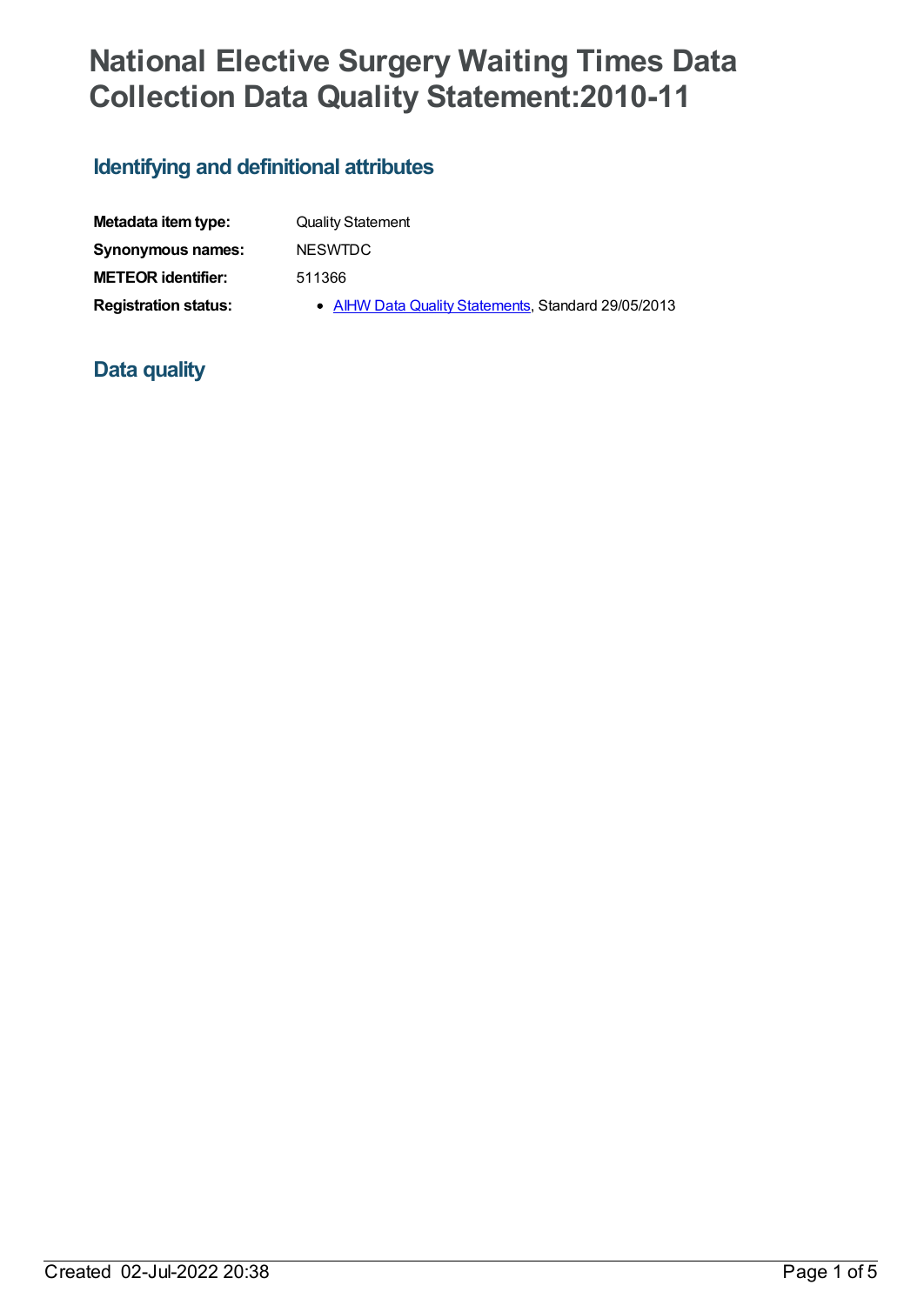The National Elective Surgery Waiting Times Data Collection (NESWTDC) provides episode-level data on patients added to or removed from elective surgery waiting lists managed by public hospitals. This includes private patients treated in public hospitals, and may include public patients treated in private hospitals. 'Public hospitals' may include hospitals which are set up to provide services for public patients (as public hospitals do), but which are managed privately.

In 2010–11, the proportion of public hospital elective surgery covered by the NESWTDC was estimated to be 93%.

The data supplied are based on the National Minimum Data Set for Elective surgery waiting times (removals data) (ESWT NMDS). The NESWTDC includes information on the number of additions to and removals from elective surgery waiting lists, the lengths of time waited, specialties of surgeons and indicator procedures.

Removals are counted for patients who have been removed for admission or for another reason. Patients who were 'ready for care' and patients who were 'not ready for care' at the time of removal are included.

The NESWTDC includes data for each year from 2002–03 to 2010–11.

## **Summary of key issues**

• For 2010–11, the National Elective Surgery Waiting Times Data Collection (NESWTDC) covered most public hospitals that undertook elective surgery. Hospitals that were not included may not undertake elective surgery, may not have had waiting lists, or may have had different waiting lists compared to other hospitals.

• For 2010–11, the proportion of public hospital elective surgery covered by the NESWTDC was estimated to be 93%.

• For 2010–11, Victoria's data does not include the Albury Base Hospital as the data were not available.

• Although there are national standards for data on elective surgery waiting times, methods to calculate waiting times have varied between states and territories and over time. For example, some states and territories vary in how they report on patients transferred from a waiting list managed by one hospital to that managed by another.

• The quality of the data reported for Indigenous status for the NESWTDC has not been formally assessed; therefore, caution should be exercised when interpreting these data.

• There is an apparent lack of comparability of clinical urgency categories among jurisdictions that may result in statistics that are not meaningful or comparable between jurisdictions, and therefore have limited application for national elective surgery waiting times statistics.

• There is apparent variation in recording practices for waiting times for elective surgery for patients awaiting 'staged' procedures (such as follow-up care, cystoscopy or the removal of pins or plates), that may result in statistics that are not meaningful or comparable between or within jurisdictions.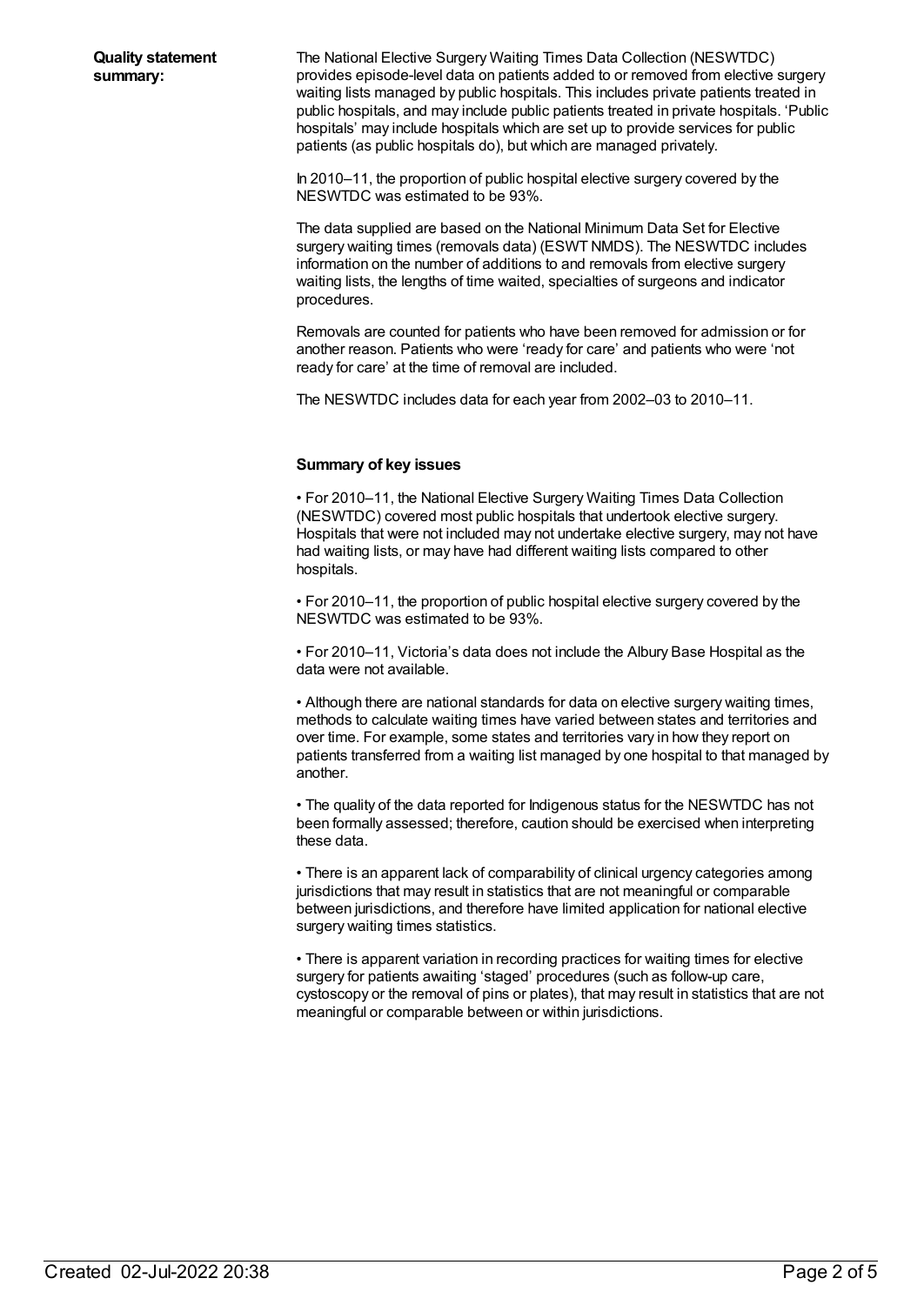| Institutional environment: | The Australian Institute of Health and Welfare (AIHW) is a major national agency set<br>up by the Australian Government under the Australian Institute of Health and<br>Welfare Act 1987 to provide reliable, regular and relevant information and statistics<br>on Australia's health and welfare. It is an independent statutory authority<br>established in 1987, governed by a management board, and accountable to the<br>Australian Parliament through the Health and Ageing portfolio. |
|----------------------------|-----------------------------------------------------------------------------------------------------------------------------------------------------------------------------------------------------------------------------------------------------------------------------------------------------------------------------------------------------------------------------------------------------------------------------------------------------------------------------------------------|
|                            | The AIHW aims to improve the health and wellbeing of Australians through better<br>health and welfare information and statistics. It collects and reports information on a<br>wide range of topics and issues, ranging from health and welfare expenditure,<br>hospitals, disease and injury, and mental health, to ageing, homelessness,<br>disability and child protection.                                                                                                                 |
|                            | The Institute also plays a role in developing and maintaining national metadata<br>standards. This work contributes to improving the quality and consistency of<br>national health and welfare statistics. The Institute works closely with governments<br>and non-government organisations to achieve greater adherence to these<br>standards in administrative data collections to promote national consistency and<br>comparability of data and reporting.                                 |
|                            | One of the main functions of the AIHW is to work with the states and territories to<br>improve the quality of administrative data and, where possible, to compile national<br>datasets based on data from each jurisdiction, to analyse these datasets and<br>disseminate information and statistics.                                                                                                                                                                                         |
|                            | The Australian Institute of Health and Welfare Act 1987, in conjunction with<br>compliance to the Privacy Act 1988, (Commonwealth) ensures that the data<br>collections managed by the AIHW are kept securely and under the strictest<br>conditions with respect to privacy and confidentiality.                                                                                                                                                                                              |
|                            | For further information see the AIHW website <www.aihw.gov.au></www.aihw.gov.au>                                                                                                                                                                                                                                                                                                                                                                                                              |
|                            | Data for the NESWTDC was supplied to the AIHW by state and territory health<br>authorities under the terms of the National Health Information Agreement (see the<br>following link).                                                                                                                                                                                                                                                                                                          |
|                            | <http: 182135="" content="" index.phtml="" itemld=""></http:>                                                                                                                                                                                                                                                                                                                                                                                                                                 |
|                            | The state and territory health authorities received these data from public and<br>private hospitals as stated below. States and territories use these data for service<br>planning, monitoring and internal and public reporting. Hospitals may be required to<br>provide data to states and territories through a variety of administrative<br>arrangements, contractual requirements or legislation.                                                                                        |
| <b>Timeliness:</b>         | The reference period for this data set is 2010-11. This includes records for<br>additions and removals from elective surgery waiting lists between 1 July 2010 and<br>30 June 2011.                                                                                                                                                                                                                                                                                                           |
|                            | States and territories provided a first version of the data to the AIHW at the end of<br>September 2011. These data were reported on 30 November 2011. Data<br>provision and publication were in accordance with agreed timetables.                                                                                                                                                                                                                                                           |
| <b>Accessibility:</b>      | The AIHW provides a variety of products that draw upon the NESWTDC. These<br>include the Australian hospital statistics suite of products with associated Excel<br>tables, which can be accessed on the AIHW website:                                                                                                                                                                                                                                                                         |
|                            | http://www.aihw.gov.au/hospitals/                                                                                                                                                                                                                                                                                                                                                                                                                                                             |
| Interpretability:          | Metadata information for the ESWT NMDS are published in the AIHW's online<br>metadata repository—METeOR, and the National health data dictionary.                                                                                                                                                                                                                                                                                                                                             |
|                            | METeOR and the National health data dictionary can be accessed on the AIHW<br>website:                                                                                                                                                                                                                                                                                                                                                                                                        |
|                            |                                                                                                                                                                                                                                                                                                                                                                                                                                                                                               |
|                            | <http: ?id="6442468385" publication-detail="" www.aihw.gov.au=""></http:>                                                                                                                                                                                                                                                                                                                                                                                                                     |